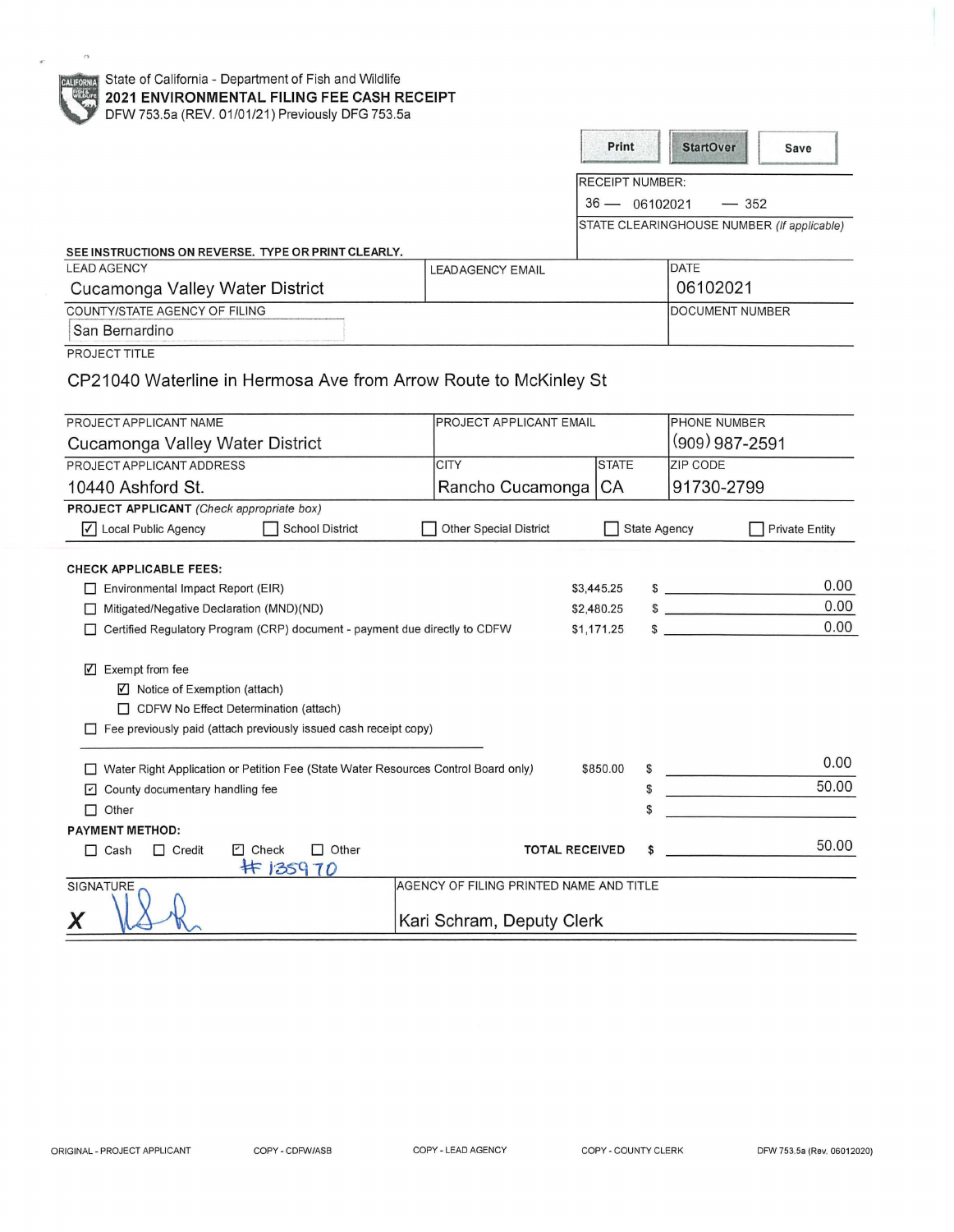Ŋ 

 $\bar{\beta}$ 

 $\label{eq:2.1} \mathcal{L}(\mathcal{A}) = \mathcal{L}(\mathcal{A}) = \mathcal{L}(\mathcal{A})$  $\mathcal{L}(\mathcal{L})$  and  $\mathcal{L}(\mathcal{L})$  . The set of  $\mathcal{L}(\mathcal{L})$ 

 $\label{eq:2.1} \frac{1}{\sqrt{2}}\int_{\mathbb{R}^3}\frac{1}{\sqrt{2}}\left(\frac{1}{\sqrt{2}}\right)^2\frac{1}{\sqrt{2}}\left(\frac{1}{\sqrt{2}}\right)^2\frac{1}{\sqrt{2}}\left(\frac{1}{\sqrt{2}}\right)^2.$  $\label{eq:2.1} \frac{1}{\sqrt{2}}\int_{0}^{\infty}\frac{1}{\sqrt{2\pi}}\left(\frac{1}{\sqrt{2\pi}}\right)^{2\alpha} \frac{1}{\sqrt{2\pi}}\int_{0}^{\infty}\frac{1}{\sqrt{2\pi}}\left(\frac{1}{\sqrt{2\pi}}\right)^{\alpha} \frac{1}{\sqrt{2\pi}}\frac{1}{\sqrt{2\pi}}\int_{0}^{\infty}\frac{1}{\sqrt{2\pi}}\frac{1}{\sqrt{2\pi}}\frac{1}{\sqrt{2\pi}}\frac{1}{\sqrt{2\pi}}\frac{1}{\sqrt{2\pi}}\frac{1}{\sqrt{2\pi}}$ 

 $\mathcal{L}(\mathcal{L}^{\mathcal{L}})$  and  $\mathcal{L}(\mathcal{L}^{\mathcal{L}})$  and  $\mathcal{L}(\mathcal{L}^{\mathcal{L}})$  and  $\mathcal{L}(\mathcal{L}^{\mathcal{L}})$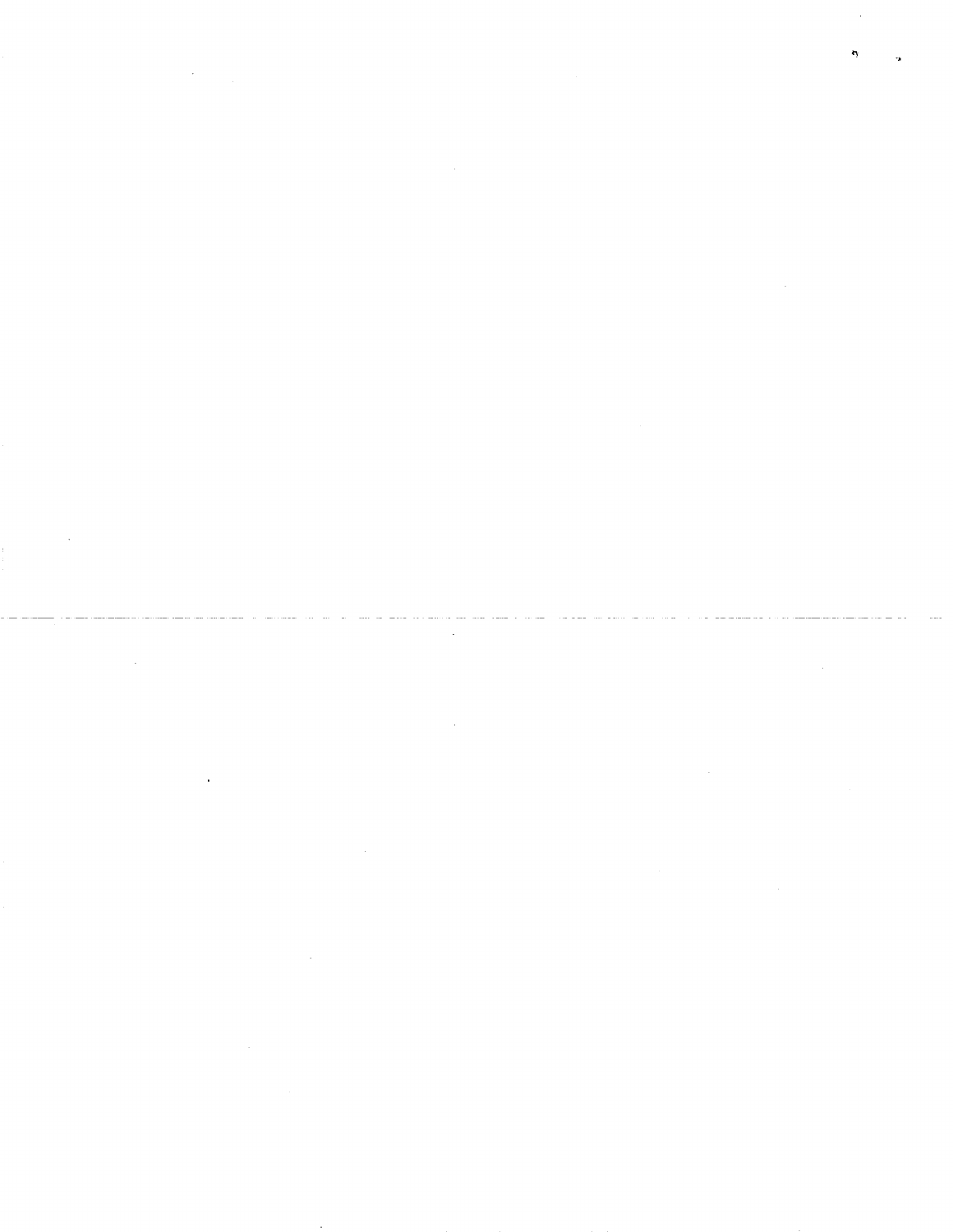## **NOTICE OF EXEMPTION**

|     |                                                             | NUTIUE UP EAENIFTIUN | CLERK OF THE                                   |
|-----|-------------------------------------------------------------|----------------------|------------------------------------------------|
| TO: |                                                             | FROM:                | Cucamonga Valley water District OF SUPERVISORS |
|     | Office of Planning and Research<br>P. O. Box 3044, Room 113 | (Public<br>Agency)   | 2021 JUN 10 PM 1:36                            |
|     | Sacramento, CA 95812-3044                                   |                      | COUNTY OF SAN BERNARGING<br>CALIFORTIA         |
| ⊠   | Clerk of the Board of Supervisors                           | Address              | 10440 Ashford St.                              |
|     | <b>or</b>                                                   |                      | Rancho Cucamonga CA 91730-2799                 |
|     | County Clerk                                                |                      |                                                |
|     | County of:                                                  |                      |                                                |

| 1.               | Project Title:                                                                                                                                                                                                                                                                                                                                |                    |                                                          | CP21040 Waterline in Hermosa Ave from Arrow Route<br>to McKinley St                                                                                                                                                                                                         |  |
|------------------|-----------------------------------------------------------------------------------------------------------------------------------------------------------------------------------------------------------------------------------------------------------------------------------------------------------------------------------------------|--------------------|----------------------------------------------------------|-----------------------------------------------------------------------------------------------------------------------------------------------------------------------------------------------------------------------------------------------------------------------------|--|
| 2.               |                                                                                                                                                                                                                                                                                                                                               | Project Applicant: |                                                          | Cucamonga Valley Water District                                                                                                                                                                                                                                             |  |
| $\overline{3}$ . | Project Location - Identify street address and<br>cross streets or attach a map showing project site<br>(preferably a USGS 15' or 7 1/2' topographical<br>map identified by quadrangle name):                                                                                                                                                 |                    |                                                          | Project is located on Hermosa Ave. between Arrow<br>Route. and McKinley St. in the city of Rancho<br>Cucamonga, CA.<br><b>USGS Guasti Quadrangle California 7.5-Minute Series</b><br>(Topographic) Southeast Grid of Row 74 and Column<br>47.<br>34°05'51.0"N 117°35'04.8"W |  |
| 4.               |                                                                                                                                                                                                                                                                                                                                               |                    |                                                          | (b) Project Location - County: San Bernardino                                                                                                                                                                                                                               |  |
| 5.               | (a) Project Location - City: Rancho Cucamonga<br>Description of nature, purpose, and beneficiaries<br>of Project:                                                                                                                                                                                                                             |                    |                                                          | This project will construct approximately 1,200 linear<br>feet of new 12-inch cement mortar lined and coated<br>waterline in Hermosa Avenue from Arrow Route to<br>McKinley Street, in the city of Rancho Cucamonga,<br>California.                                         |  |
| 6.               | Name of Public Agency approving project:                                                                                                                                                                                                                                                                                                      |                    |                                                          | Cucamonga Valley Water District                                                                                                                                                                                                                                             |  |
| 7.               | Name of Person or Agency undertaking the<br>project, including any person undertaking an<br>activity that receives financial assistance from the<br>Public Agency as part of the activity or the person<br>receiving a lease, permit, license, certificate, or<br>other entitlement of use from the Public Agency<br>as part of the activity: |                    |                                                          | Cucamonga Valley water District<br>DATE FILED & POSTED<br>Posted On: <u>Olo / / O / 2021</u><br>Removed On: 07/23/2021<br>Receipt No: 36 - 0610 2021 - 352                                                                                                                  |  |
| 8.               | Exempt status: (check one)                                                                                                                                                                                                                                                                                                                    |                    |                                                          |                                                                                                                                                                                                                                                                             |  |
|                  | (a)                                                                                                                                                                                                                                                                                                                                           |                    | Ministerial project.                                     | (Pub. Res. Code § 21080(b)(1); State CEQA Guidelines §<br>15268)                                                                                                                                                                                                            |  |
|                  | (b)                                                                                                                                                                                                                                                                                                                                           | $\Box$             | Not a project.                                           |                                                                                                                                                                                                                                                                             |  |
|                  | (c)                                                                                                                                                                                                                                                                                                                                           | П                  | <b>Emergency Project.</b>                                | (Pub. Res. Code § 21080(b)(4); State CEQA Guidelines §<br>15269(b),(c))                                                                                                                                                                                                     |  |
|                  | (d)                                                                                                                                                                                                                                                                                                                                           | $\boxtimes$        | Categorical Exemption.<br>State type and section number: | State CEQA Guidelines Sections 15301 (b) & 15303 (d)                                                                                                                                                                                                                        |  |
|                  | (e)                                                                                                                                                                                                                                                                                                                                           | $\mathbf{L}$       | Declared Emergency.                                      | (Pub. Res. Code § 21080(b)(3); State CEQA Guidelines §<br>15269(a)                                                                                                                                                                                                          |  |
|                  | (f)                                                                                                                                                                                                                                                                                                                                           | $\Box$             | Statutory Exemption.<br>State Code section number:       |                                                                                                                                                                                                                                                                             |  |

Notice of Exemption FORM "B"

 $\ddot{\phantom{a}}$ 

ń

÷.

 $\frac{1}{4}$